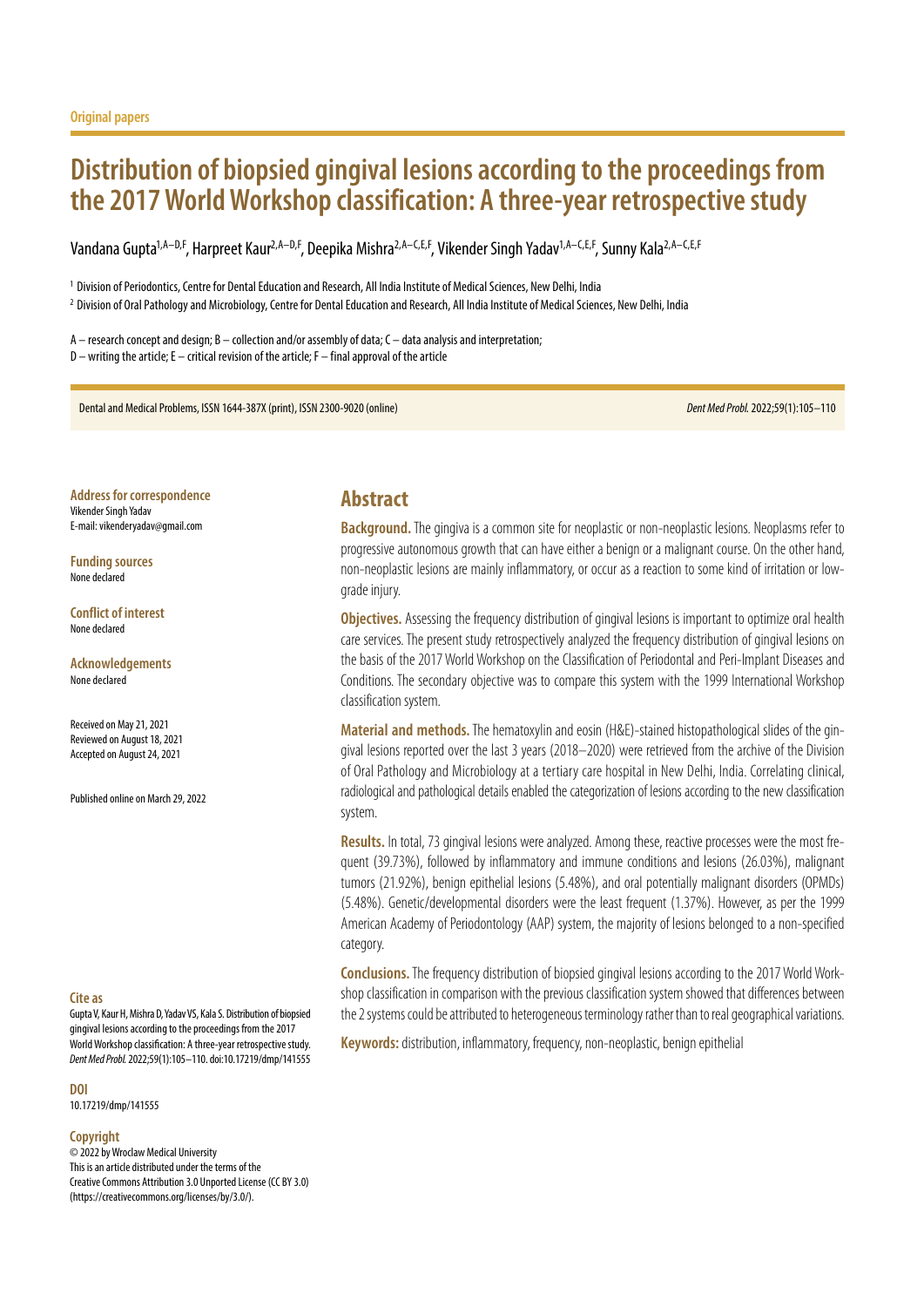# **Introduction**

The gingiva is part of the oral mucosa that covers the alveolar processes of the jaws and surrounds the necks of the teeth. Human gingiva as well as other mucosal tissues may exhibit various non-plaque-induced pathological lesions, which can indicate systemic diseases or conditions.1 These lesions are not caused by plaque and usually do not disappear after its removal. The severity of their clinical manifestation depends on the interaction with the underlying bacterial plaque.2 Initially, the classification of non-plaque-induced gingival lesions, established by the American Academy of Periodontology (AAP), included gingival diseases of specific microbial origin, of genetic origin, manifestations of systemic conditions, traumatic lesions, foreign body reactions, and some lesions "not otherwise specified".<sup>3</sup> However, there are several nonneoplastic and neoplastic lesions that give rise to a unique set of lesions.<sup>4</sup> Neoplastic lesions can be benign or malignant, depending on their progressive autonomous growth. Non-neoplastic lesions may be inflammatory in origin, or can arise as a reaction to some kind of irritation or lowgrade injury.<sup>5</sup> In the majority of cases, the clinical presentation of localized overgrowth is considered to be reactive and non-neoplastic in nature.<sup>6</sup> Hence an incisional or excisional biopsy for microscopic analysis is mandatory to prepare a definitive treatment plan. Periodontists, along with oral pathologists, make a collaborative team in terms of final accurate diagnosis, management and referral for treatment of gingival lesions.7 Although a few studies in the literature have discussed the epidemiology of gingival lesions, $4,8,9$  no study to date has reported the frequency distribution of these lesions according to the proceedings of the 2017 World Workshop on Periodontal and Peri-Implant Diseases and Conditions.<sup>1</sup>

The aim of the present study was to report the frequency distribution of the gingival lesions biopsied at a tertiary care referral center during the last 3 years as per the new classification scheme and to compare it with the 1999 International Workshop classification system.

## **Material and methods**

This retrospective study was conducted at a tertiary care referral center at the Division of Oral Pathology and Microbiology, All India Institute of Medical Sciences, New Delhi, India. Ethical clearance was obtained from the institutional ethics committee (IEC-720/04.10.2019, RP-31/2019).

The histological slides of the gingival lesions biopsied in the years 2018–2020 were retrieved. The following criteria were used to analyze the records:

– inclusion criteria: clinically and histopathologically confirmed cases of gingival lesions irrespective of age and gender, where all demographic, clinical and other pertinent details were available;

– exclusion criteria: patients with reported systemic diseases, edentulous patients, those with drug-induced gingival enlargement, or those with missing clinical data.

The demographic details (age, gender), medical history (to determine the presence or absence of any systemic disease or long-term drug therapy) and dental records (history of any previous biopsy or radiographic findings, if any) of the patients who underwent a gingival biopsy were reviewed thoroughly by 2 independent examiners (DM, VSY). The histopathological examination was used as the gold standard to confirm the diagnosis in all cases. Fresh sections were taken from paraffin blocks, whenever required. The hematoxylin and eosin (H&E)-stained histopathological slides were evaluated by 3 pathologists (HK, DM, SK) to ascertain the final diagnosis, further categorizing it on the basis of the new classification of gingival lesions according to the 2017 World Workshop.<sup>1</sup>

### **Statistical analysis**

The frequency distribution of the gingival lesions was determined using the Microsoft Office Excel spreadsheet (v. 2019; Microsoft, Redmond, USA).

# **Results**

Among the 2,254 records retrieved from the archive of the Division of Oral Pathology and Microbiology, 73 records fulfilled the eligibility criteria and were included for further analysis (Fig. 1). The mean age of the patients was 39.1 years (age range: 7–69 years) (Fig. 2). The present study comprised 47 male patients and 26 female patients, with a male to female ratio of 1.8:1 (Fig. 3).



Fig. 1. Screening process for the identification of gingival lesions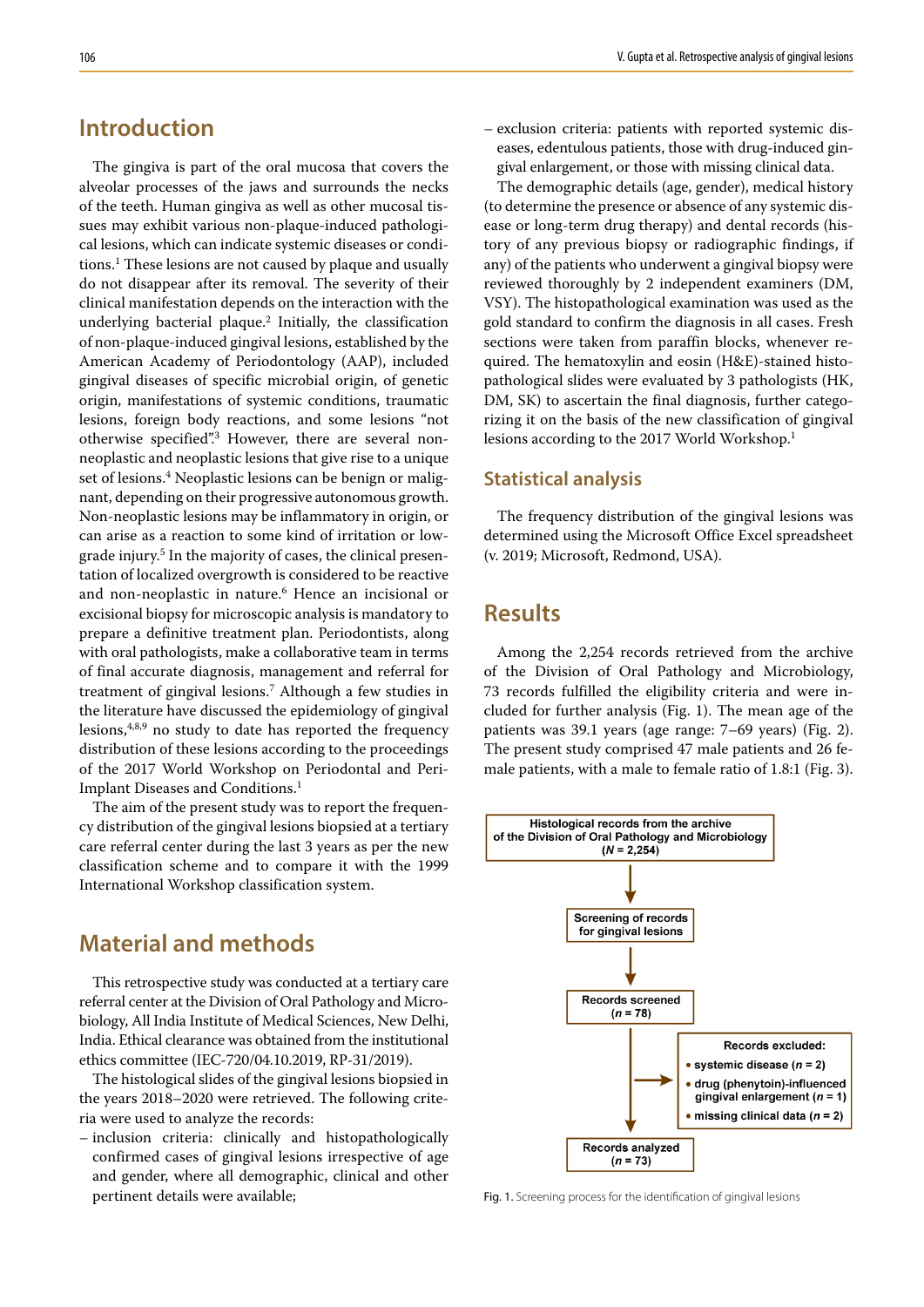

#### Fig. 2. Age distribution of the gingival lesions

G and D – genetic and developmental disorders; PCG – plasma cell gingivitis; PV – pemphigus vulgaris; OLP – oral lichen planus; LR – lichenoid reaction; OG – orofacial granulomatosis; FE – fibrous epulis; FEH – fibroepithelial hyperplasia; IEH – inflammatory epithelial hyperplasia; PG – pyogenic granuloma; PGCG – peripheral giant cell granuloma; POF – peripheral ossifying fibroma; HK – hyperkeratosis; EH with MED – epithelial hyperplasia with moderate epithelial dysplasia; VH – verrucous hyperplasia; OSCC – oral squamous cell carcinoma.

The most common histopathological categories, age and gender distribution, as well as comparisons between the 2 systems of classification (2018 vs. 1999) are summarized in Table 1.

As per the previous classification from 1999,<sup>3</sup> the majority of the non-plaque-induced gingival lesions were described under the "not otherwise specified" category (72.60%). However, according to the new classification system (Holmstrup et al.,  $2018$ ),<sup>1</sup> the lesions were classified into 6 types (Fig. 4), with reactive processes being the most frequent (39.73%), followed by inflammatory and immune conditions and lesions (26.03%), malignant tumors (21.92%), benign epithelial lesions (5.48%), oral potentially malignant disorders (OPMDs) (5.48%), and genetic/developmental disorders (1.37%).

Reactive lesions were further categorized into 6 subtypes, with fibrous epulis and pyogenic granuloma most frequently reported. This was followed by fibroepithelial hyperplasia, peripheral ossifying fibroma, inflammatory epithelial hyperplasia, and peripheral giant cell granuloma. Inflammatory and immune conditions and lesions were divided into 3 subtypes, with a preponderance of plasma cell gingivitis under the category of hypersensitivity reactions, followed by lichen planus, lichenoid reactions and pemphigus vulgaris under the category of autoimmune diseases of skin and mucous membranes. Granulomatous inflammatory conditions were the least frequent. Among malignant tumors, oral squamous cell carcinoma (OSCC) showed a predominance, followed by lymphoma. Hyperkeratosis was reported as a benign epithelial lesion. Among OPMDs, epithelial hyperplasia with epithelial moderate dysplasia and verrucous hyperplasia were observed in gingival locations (Fig. 5).



Fig. 3. Gender distribution of the gingival lesions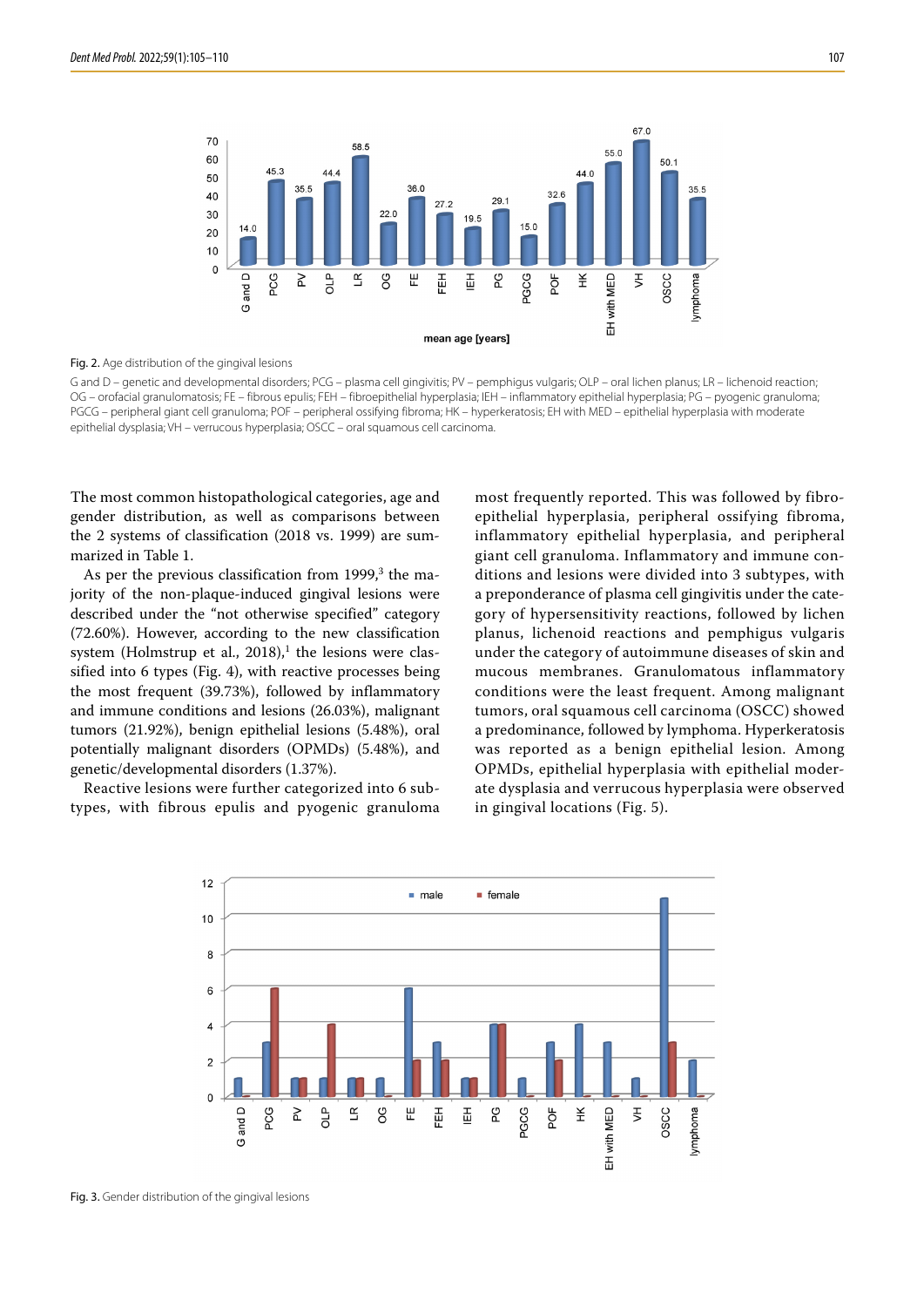| <b>Classification</b>     | Category<br>n(%)                                                  |                                                           | Subcategory                                                                                                       | Frequency<br>distribution<br>$\overline{n}$ | M: F<br>ratio  | Mean age<br>[years] |
|---------------------------|-------------------------------------------------------------------|-----------------------------------------------------------|-------------------------------------------------------------------------------------------------------------------|---------------------------------------------|----------------|---------------------|
| Holmstrup et al.,<br>2018 | 1. Genetic/developmental disorders<br>1(1.37)                     |                                                           | 2 possibilities are considered<br>in preferential order:<br>(1) gingival fibromatosis;<br>(2) atypical gingivitis | $\mathbf{1}$                                | 1:0            | 14.0                |
|                           | 2. Inflammatory and immune<br>conditions and lesions<br>19(26.03) | a. hypersensitivity<br>reactions                          | plasma cell gingivitis                                                                                            | 9                                           | 1:2            | 45.3                |
|                           |                                                                   | b. autoimmune<br>diseases of skin and<br>mucous membranes | pemphigus vulgaris                                                                                                | $\overline{2}$                              | 1:1            | 35.5                |
|                           |                                                                   |                                                           | oral lichen planus                                                                                                | 5                                           | 1:4            | 44.4                |
|                           |                                                                   |                                                           | lichenoid reaction                                                                                                | $\overline{2}$                              | 1:1            | 58.5                |
|                           |                                                                   |                                                           | c. granulomatous inflammatory conditions (orofacial granulomatosis)                                               | $\mathbf{1}$                                | 1:0            | 22.0                |
|                           | 3. Reactive processes<br>29 (39.73)                               |                                                           | fibrous epulis                                                                                                    | 8                                           | 3:1            | 36.0                |
|                           |                                                                   | fibroepithelial hyperplasia                               |                                                                                                                   | 5                                           | 3:2            | 27.2                |
|                           |                                                                   | inflammatory epithelial hyperplasia                       |                                                                                                                   | $\overline{2}$                              | 1:1            | 19.5                |
|                           |                                                                   | pyogenic granuloma                                        |                                                                                                                   | 8                                           | 1:1            | 29.1                |
|                           |                                                                   | peripheral giant cell granuloma                           |                                                                                                                   | $\mathbf{1}$                                | 1:0            | 15.0                |
|                           |                                                                   | peripheral ossifying fibroma                              |                                                                                                                   | 5                                           | 3:2            | 32.6                |
|                           | 4. Benign epithelial lesions<br>4(5.48)                           | hyperkeratosis                                            |                                                                                                                   | $\overline{4}$                              | 4:0            | 44.0                |
|                           | 5. Oral potentially malignant disorders                           | epithelial hyperplasia with moderate epithelial dysplasia |                                                                                                                   | $\overline{3}$                              | 3:0            | 55.0                |
|                           | 4(5.48)                                                           |                                                           | verrucous hyperplasia                                                                                             | $\mathbf{1}$                                | 1:0            | 67.0                |
|                           | 6. Malignant tumors<br>16 (21.92)                                 | oral squamous cell carcinoma                              |                                                                                                                   | 14                                          | 11:3           | 50.1                |
|                           |                                                                   |                                                           | lymphoma                                                                                                          | $\overline{2}$                              | 2:0            | 35.5                |
|                           | total cases<br>n(%)                                               |                                                           |                                                                                                                   | 73 (100)                                    | 1.8:1          | 39.1                |
| AAP, 1999                 | specific bacterial, viral or fungal origin                        |                                                           |                                                                                                                   |                                             | $\equiv$       | $\overline{a}$      |
|                           | genetic origin<br>1(1.37)                                         |                                                           |                                                                                                                   | $\mathbf{1}$                                | 1:0            | 14.0                |
|                           | gingival manifestation of a systemic condition<br>19 (26.03)      |                                                           |                                                                                                                   | 19                                          | 7:12           | 45.9                |
|                           | traumatic lesion                                                  |                                                           |                                                                                                                   |                                             | $\overline{a}$ |                     |
|                           | foreign body reaction                                             |                                                           |                                                                                                                   |                                             | $\equiv$       |                     |
|                           | not otherwise specified<br>53 (72.60)                             |                                                           |                                                                                                                   | 53                                          | 2.8:1          | 36.6                |
|                           | total cases                                                       |                                                           |                                                                                                                   | 73                                          | 1.8:1          | 39.1                |

Table 1. Gingival lesions and conditions (working classification based on Holmstrup et al., 2018, compared with the American Academy of Periodontology (AAP) 1999 classification)

M – male; F – female.



Fig. 4. Frequency distribution of the gingival lesions (the 2018 classification system)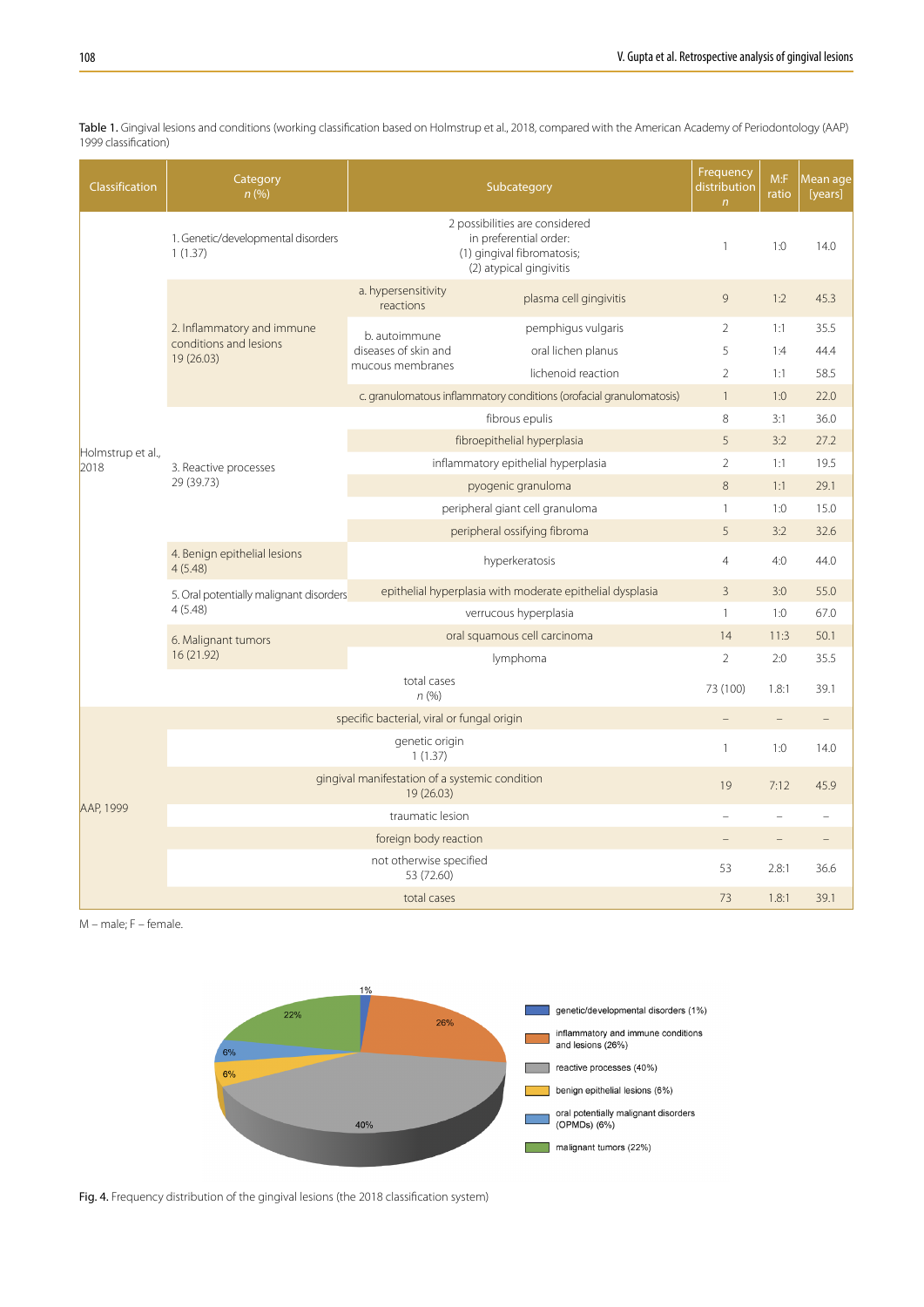

Fig. 5. Frequency distribution of the individual groups of gingival lesions (the 2018 classification system)

# **Discussion**

To the best of our knowledge, the present study is the first to report biopsied gingival lesions based on the proceedings from the 2017 World Workshop presented by AAP and the European Federation of Periodontology (EFP).1 Furthermore, a comparison with the AAP 1999 classification was an important hallmark of this study (Table 1). Non-plaque-induced gingival lesions were grouped into 6 categories. The most prevalent gingival lesions were reactive processes (39.73%), which is in accordance with a study by Kamath et al., who reported the prevalence to be 51%.<sup>10</sup> Among reactive processes, fibrous epulis and pyogenic granuloma were the most frequently reported lesions. The peak incidence of pyogenic granuloma was at 29.1 years, which is similar to the data reported in earlier studies.<sup>11</sup> In contrast to other studies in the literature, which reported a female predominance, $12$  equal gender distribution was observed. Peripheral giant cell granuloma and peripheral ossifying fibroma were grouped together as reactive processes in this study, whereas previously they were reported under non-neoplastic lesions. $13,14$  The current study suggests male predilection for peripheral giant cell granuloma and peripheral ossifying fibroma, which is consistent with the results provided by daSilva et al.15

The second most common non-plaque-induced gingival lesion category included inflammatory and immune conditions and lesions (26.03%), in which plasma cell gingivitis had the highest frequency in the age range of 14–82 years, with a female predominance. Recently, a similar study included plasma cell gingivitis under the category of inflammatory conditions as affecting primarily females with a mean age of  $33.5$  years.<sup>16</sup> In this study, lichen planus had the second highest frequency within autoimmune diseases of skin and mucous membranes, with a female predominance  $(M:F = 1:4)$ . This is in agreement with some previous studies, where lichen planus was classified under non-neoplastic lesions affecting  $f$ emales significantly<sup>14</sup>; however, individual studies showed equal numbers for both genders, with a mean age of  $47.5$  years.<sup>16</sup>

Malignant tumors, including OSCC and lymphoma, represented the third most frequent non-plaque-induced gingival lesions (21.92%), with OSCC prevailing over lymphoma, which is similar to the previously reported findings.4,17 Oral squamous cell carcinoma has been proven to be the most common type of cancer, reaching a frequency of 3.85% among all non-plaque-induced gingival lesions.18 In addition, the gingiva is the third most common site for OSCC after carcinoma of the floor of the mouth and carcinoma of the tongue.19,20 In the present study, its occurrence rate was higher in males as compared to females (M:F = 11:3) for those aged  $35-65$  years.

Oral potentially malignant disorders categorizing verrucous hyperplasia, followed by epithelial hyperplasia with moderate epithelial dysplasia, as well as benign epithelial lesions grouping hyperkeratosis accounted for 5.48% of all lesions, with a male predominance. These figures, along with the prevalence rate for epithelial lesions, were smaller as compared to those presented by Alblowi and Binmadi.16 This might reflect geographical variations in heterogeneous populations.

### **Limitations**

One of the limitations of the present study is a small sample size. In addition, the retrospective nature of the study might confine the risk assessment for different types of gingival lesions due to the lack of data from the patients' records. Further multicenter, prospective studies with larger sample sizes are needed to better understand the characteristics, frequency distribution and risk indicators of gingival lesions.

## **Conclusions**

Inadequate or unclear classification criteria complicate the clinician diagnosis, treatment and referral. Hence, comprehensive diagnostic codes are important tools for the clinician to be specific in categorizing the disease. Within the limitations of the present study, reactive processes were the most frequent, while genetic/developmental disorders